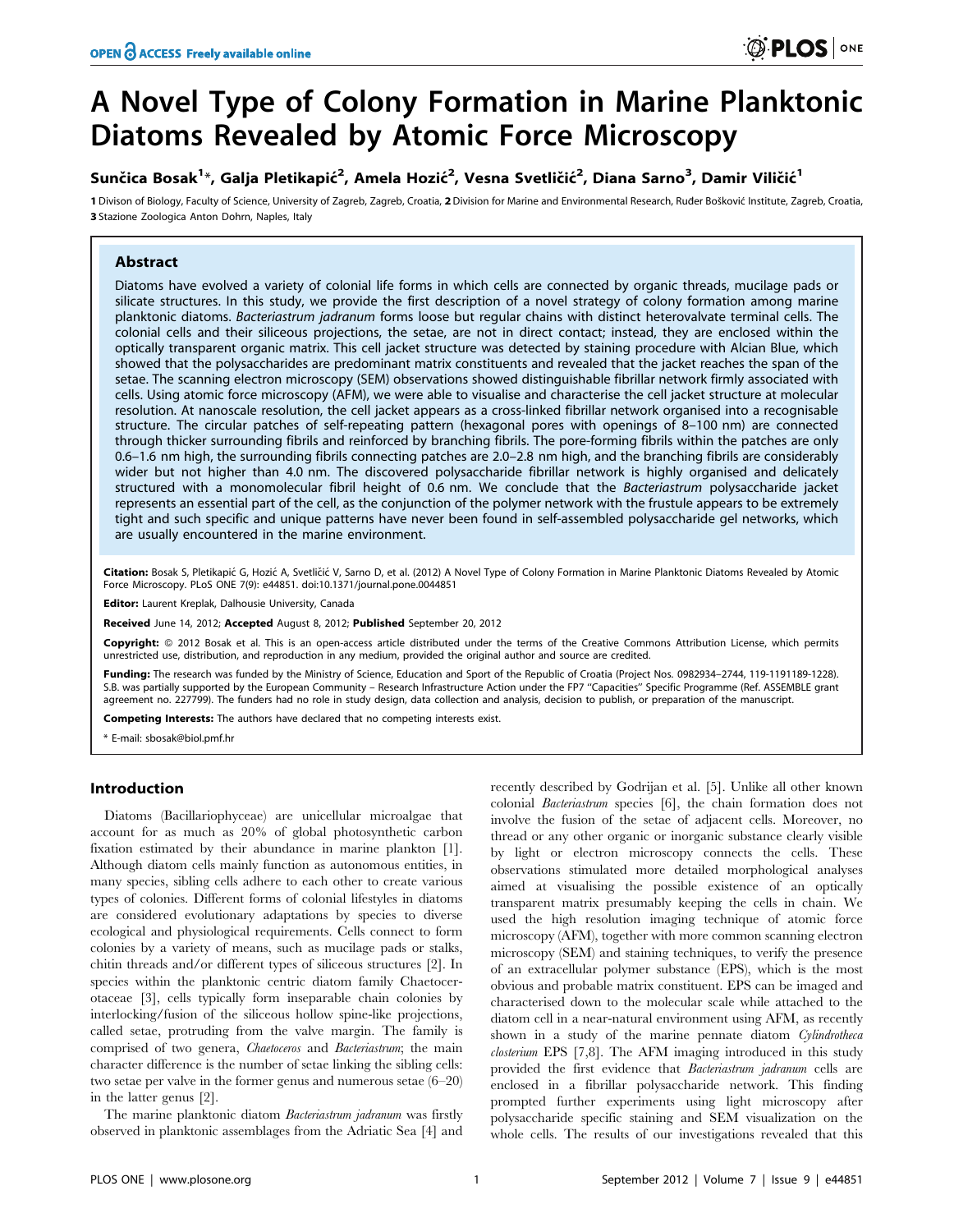diatom species possesses a unique method of colony formation by enclosing the cell chains in a well-defined polysaccharide network with fibrils organised in self-repeating patterns. This strategy represents the true novelty previously unrecorded, not only for the whole family Chaetocerotaceae but also for planktonic marine diatoms in general.

# Results and Discussion

#### Morphology of Bacteriastrum jadranum colony

Bacteriastrum jadranum cells are weakly silicified, cylindrically shaped and assembled in loose filaments, which are comprised of 4–23 cells in natural samples and up to 40–50 cells in cultures. Each cell contains 7–15 small plastids. Circular valves have diameters of  $7-17$  µm and are adorned with  $7-12$  setae (Fig. 1A, B). Setae are smooth, very thin and delicate, perpendicular to the chain axis or irregularly curved, extending in length from 23 to 120  $\mu$ m (Fig. 2A). The terminal setae emerging from the end valves of the chain are shorter and more curved than the intercalary ones (Fig. 2C). The intercalary setae do not cross or fuse at any point with the setae of the sibling valve, running almost parallel among them, which is different compared to the other known chain-forming Bacteriastrum species (see Fig. 1C for comparison with B. furcatum). In the original description of the species it was reported that the cells are connected by crossing of setae at a distance equivalent to the diameter of 2–3 cells [5] but our observations do not confirm that notion. No observable direct contact between cells or any other kind of visible mechanical interconnection occurs. Nevertheless, the sibling cells are always regularly organised in loose and flexible chain-like formations, and they do not form random cell aggregates. The true colonial nature of B. jadranum is confirmed by the existence of two different types of cells, (i) the heterovalvate terminal cells that have one valve with a central slit-shaped process (Fig. 1A) and the other one lacking it, and (ii) the isovalvate intercalary cells that have both valves without processes (Fig. 1B). This feature is typical of the all colonial Bacteriastrum species. The only non-colonial species inside the genus, B. parallelum, has a central process on both valves of the cells, which indeed represent terminal valves [6].

In order to detect the existence of an optically transparent matrix presumably keeping the cells in chains we performed staining experiments using Alcian Blue and Coomassie Brilliant Blue G. The experiments with Alcian Blue staining revealed the existence of polysaccharide material enclosing the Bacteriastrum cells (Figs. 2B, D). We termed the blue stained structure with a well-defined border toward the surrounding media as the cell jacket. The Bacteriastrum jacket was observed in both cultured (Fig. 2D) and field samples (Fig. 2B), indicating that it represents a stable component of the cellular organisation of the species and not an artefact due to culture conditions. A parallel staining experiment with amino acid specific dye Comassie Brilliant Blue G (Fig. 2D insert) showed that substantial amounts of proteins are not present in the structure. The dye stained only cells' interior contents and the bacteria presumably growing on the jacket organic matrix, but the material itself was not stained. The diatoms from the family Chaetocerotaceae are known to produce large amounts of EPS with polysaccharides as the dominant component usually releasing them in the ambient water [9,10,11] and these substances are sometimes visible as a mucus sheath around the chain colonies with an optical microscope with water mounts [12]. However, the primary means of association of adjacent cells in these species are always by interlocking or fusion of the siliceous setae and not by cell exudates.

A closer look at the colonies showed that the long and delicate setae were completely enclosed within the jacket domain. The presence of setae in members of the family Chaetoceraceae may act as a defence against grazing [13] by injuring or hurting the digestive structures in some grazers, such as the filter-feeding apparatus in appendicularians  $[14]$ . However, the *B. jadranum* setae are very delicate and completely enclosed within the polysaccharide jacket; therefore, we argue that their function is not defensive; rather, they represent the mechanical support and stabilisation of the colonial polysaccharide matrix. The B. jadranum chain colonies can be compared with the gelatinous colonies of some marine centric diatom species from the genus Thalassiosira, the cells of which are embedded in thick mucilage and extrude many chitin threads with the assumed role of reinforcing the organic matrix [15]. The main difference between these Thalassiosira and Bacteriastrum colonies is that in the former, the colonies appear to be irregular clusters of the morphologically identical cells [16] while in the latter; cells are regularly arranged in chains. Although there are a few Cyclotella species in which cells are united in ordered chain colonies without evident contact among valves [17], the essential distinct feature of the Bacteriastrum chains remains the existence of the morphologically different end cells of the chain.

#### The cell jacket structure at the micro and nanoscale

To resolve the ultrastructure of the cell jacket detected by Alcian Blue staining, we introduced the use of AFM, which uses a sharp probe to image the topography of surfaces at a lateral resolution greater than 1 nm and a vertical resolution of 0.01 nm under ambient conditions [18]. AFM experiments were performed at two quite different scales:  $50-100 \mu m$  with a vertical scale of  $100-$ 1000 nm to identify cell colony and  $1-10 \mu m$  with a vertical scale of only 5–20 nm to resolve the ultrastructure of overlaid polysaccharide network. All images were acquired in contact mode under ambient conditions using mica as the substrate.

We started with low magnification (Fig. 3) to identify the Bacteriastrum colony – the cells overlaid with a polysaccharide cell jacket and to relate the AFM image to the light micrograph of the



Figure 1. Valve and setae morphology in Bacteriastrum jadranum and B. furcatum. SEM images of (A) B. jadranum terminal valve with a central slit-shaped process (B) single intercalary B. jadranum valve lacking central slit-shaped process. Note that setae do not fuse with other setae (C) two sibling valves of the intercalary cells of B. furcatum connected by the fused setae (indicated by arrows). doi:10.1371/journal.pone.0044851.g001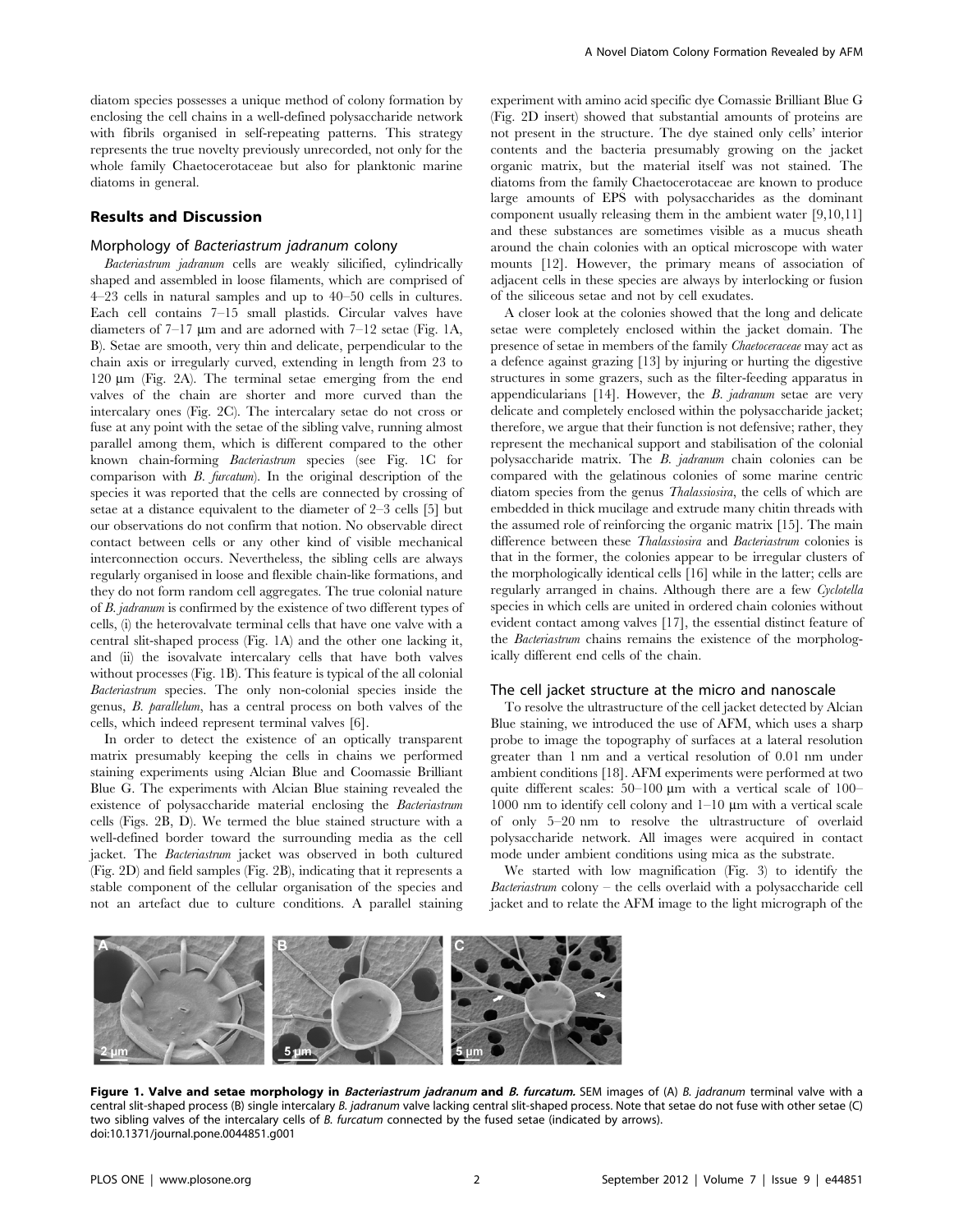

Figure 2. Morphology of Bacteriastrum jadranum chain colony. Light micrographs of B. jadranum. A–B observations from field sample. (A) Two pairs of recently divided cells in girdle view. The newly formed valves can be recognised by the shorter distance between them and the presence of shorter setae. (B) The middle part of the chain colony enclosed within the Alcian Blue stained structure. The distance between cells extends up to 4 times longer than the cell diameter. C–D observations from culture, phase contrast (C) A Terminal part of the colony in girdle view. Note the different morphology of the terminal setae (indicated by the arrow). (D) A complete colony enclosed within the cell jacket visualised by Alcian Blue staining. The chain colony appears more compact probably due to the peculiar hydrodynamics in culture conditions that result in a lack of cell movement usually present in the natural environment. Coomassie Blue G -stained cells are shown as the insert in (D). doi:10.1371/journal.pone.0044851.g002

cell colony. Thin and fragile, Alcian Blue-stained structure surrounding diatom cells (Fig. 3A) can be directly related to AFM image of a similar cell chain (Fig. 3B). Individual cells, polysaccharide jacket and setae are clearly identified. The cell jacket extends up to 35  $\mu$ m from the cell centre (30  $\mu$ m in light micrograph). White areas on the central part of individual cells are the highest zones (700–900 nm) representing cell content and plastids (brown in Fig. 3A). The cell jacket is more clearly recognised at higher magnifications (Fig. 3C). The jacket is a continuous, bulk material reaching the span of setae. The directly measured jacket height in a dry state is only 20–30 nm. For the comparison, the height of the gelatinous polysaccharide capsule of the freshwater green algae Spondylosium panduriforme [19] was found to be 130 nm using the same visualisation method, AFM in dry state [20]. The algae capsule material was described as smooth and continuous. The S. panduriforme capsule was taken as an essential part for the cell based on its selective permeability studied by electron paramagnetic resonance [21,22].

Although AFM imaging showed many details of B. jadranum single cell morphology, here we focus on revealing the ultrastructure of the cell jacket. Further on, AFM images of the cell jacket material were captured several hundred nm beyond the observed jacket border. This is the region where the jacket material is spread on the mica substrate as a thin layer, which is an essential feature for high resolution imaging [23]. The cell jacket imaged at  $8 \mu m$ with a 20 nm vertical scale appeared as a cross-linked fibrillar network (Fig. 4). The observed difference is caused by the extent of spreading over the mica substrate: a collapsed 3D network (Fig. 4A) and a 2D stretched network (Fig. 4B).

By imaging at higher resolution  $(4 \mu m)$  and a vertical scale of 10 nm), we detect the specific patterns of the cell jacket network. Frequently encountered 2D fibrillar network patterns are presented in Figure 5 together with height profiles along indicated lines. High-density domains (further called patches) are surrounded and interconnected by thicker fibrils in a continuous network and are taken as the basic structural motive (encircled in white in Fig. 5). Pores inside the patch are of the same hexagonal shape. Their size is continuously smaller from the patch edge towards the centre.

The cell jacket network is reinforced by the fibrils branching into patches (Fig. 6A). Such fibrils are considerably wider but not higher than the fibrils that form large pore openings (height profile in Fig. 5). The branching fibrils are obviously the backbone of the network and critical for assuring its integrity. We succeeded in visualising the interconnected patches, both as a 2D stretched network and as a 3D collapsed network. The self-repeating pattern in 2D network is obvious (Fig. 6B). The spatial arrangement is also discerned as upper and lower layers of 3D network are remarkably well resolved (Fig. 6C).

The collected AFM data, as those presented in Figure 5A, were analysed in terms of fibril heights and pore openings using automatic pore detection image software. The results are presented in Table 1. The pore surface area was converted in pore diameter assuming the pores are circular in shape. The size of the pores may be overestimated due to a stretching of the network upon the deposition on the mica. The lowest measured value of fibril height was found to be 0.6 nm and is taken for the height of a monomolecular fibril. This is in line with monomolecular fibril height for the diatom *Cylindrotheca closterium* EPS [7] and for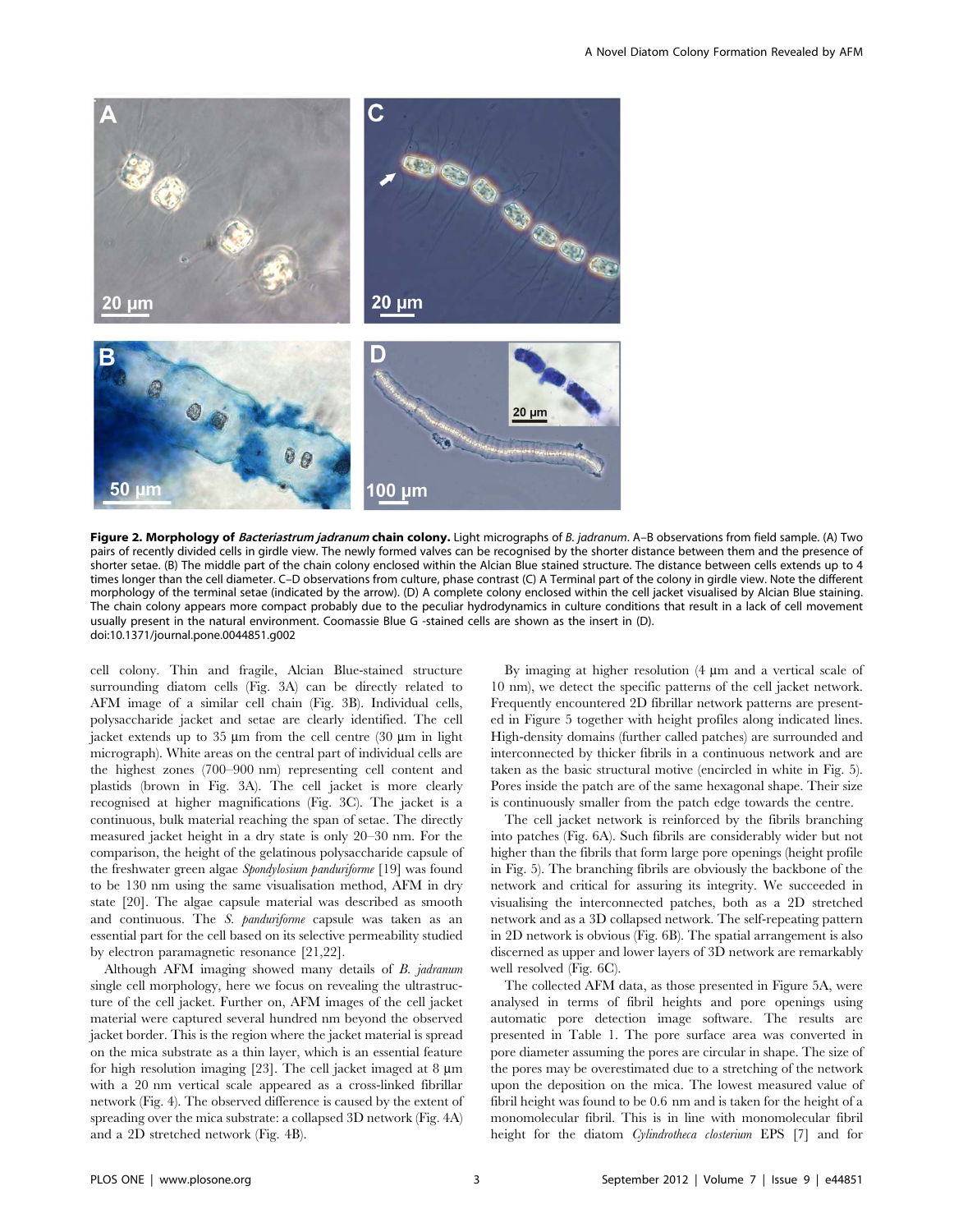

Figure 3. Visualisation of the Bacteriastrum cell jacket on a microscale. (A) Light microscopy images of Bacteriastrum cell colony from cultured material stained with Alcian blue (phase contrast), (B) AFM image of similar chain presented as height data with vertical scale of 1.5 mm, (C) zoomed view (white box in B) of envelope surrounding cells after maximising the contrast and height analyses along indicating line. Scan sizes of AFM images are  $85\times85$  µm (B) and  $30.5\times30.5$  µm (C). doi:10.1371/journal.pone.0044851.g003

monomolecular polysaccharide fibrils in marine gel network [23]. Higher values reflect the association of two or more monomolecular fibrils. However, irrespective of the same monomolecular fibril heights and predominantly polysaccharide composition, the fibrils in the marine gel network are not organised in recognisable patterns. The same holds for the C. closterium EPS networks. This led us to conclusion that the cell jacket is an essential part of the Bacteriastrum cell and not a random extracellular polysaccharide structure supported by the flexible setae.

This conclusion is further supported by SEM visualisation of the B. jadranum polysaccharide network (Fig. 7A). The SEM image represents the partial view of the diatom valve with the two setae and the clearly distinguishable fibrillar organic network associated with the cell. The spatial arrangement of the fibrils and overall appearance of the delicate network structure looks surprisingly similar (Fig. 7A and B), although they were obtained with the two quite different imaging techniques, i.e. electron diffraction and atomic force sensing by a scanning probe. The conjunction of the polymer network with the siliceous cell valve appears to be extremely tight, withstanding extensive preparative procedures needed for SEM imaging. The lack of studies focused on the structural aspect of EPS secreted by the diatoms from the family Chaetocerotaceae does not allow us to compare the ultrastructural features of the Bacteriastrum network with the ones produced by the organisms of the similar taxonomic affiliation. However, to our knowledge, such an ordered mosaic-like network of polysaccharide fibrils has not yet been reported in the literature.

# Conclusions

Bacteriastrum jadranum cells in colonies are enclosed within an optically transparent organic matrix called a cell jacket. Visualisation of the general layout of the structure with Alcian Blue staining showed the long setae completely enclosed within the jacket and indicated that the jacket's principal components are acidic polysaccharides. The structure of the polysaccharide jacket surrounding the colony must be porous to enable the efficient nutrient transport necessary to maintain cell metabolism and at the same time highly flexible and mechanically stable to ensure the integrity of the chain in the turbulent marine environment. We can argue that using AFM we were able to visualise and characterise such a organisation of the fibrillar polymer network that fulfils these requirements. At the nanoscale, the optically transparent organic matrix appears as a cross-linked fibrillar



Figure 4. AFM images of the polysaccharide network spread over mica substrate. (A) collapsed 3D network and (B) stretched 2D network. The arrows indicate salt crystallites. Scan size  $8\times8$  µm with vertical scale of 20 nm. doi:10.1371/journal.pone.0044851.g004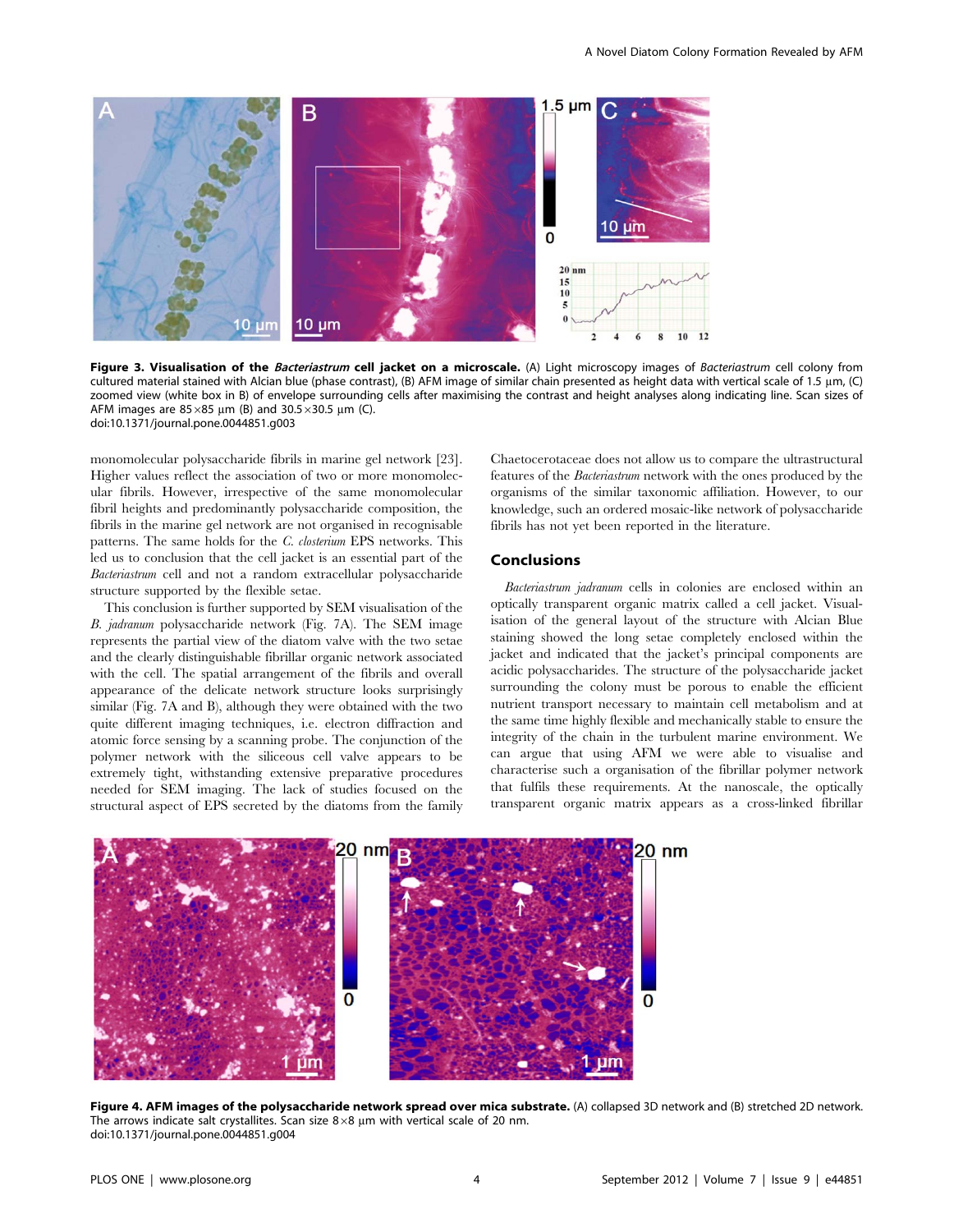

Figure 5. Specific patterns of the cell jacket revealed by high resolution AFM imaging. A high density domain (patch) is encircled in white. Scan size 4.5 ×4.5 µm with vertical scale of 10 nm. The vertical profiles present the fibrils heights along indicated lines. The white coloured regions (up to 20 nm high) could represent inorganic or organic nanoparticles entrapped from the surrounding media. doi:10.1371/journal.pone.0044851.g005

network organised in recognisable structure. The circular patches of a self-repeating pattern composed of hexagonally shaped pores are connected through thicker surrounding fibrils and reinforced by branching fibrils. The well-defined and regular shape on the microscale, as well as the ordered structure on the nanoscale, indicate that the B. jadranum polysaccharide organic matrix mechanically supported by the delicate setae represents an extended, but nevertheless essential, part of the cell. This is further supported by the facts that the conjunction of the polymer network with the frustule appears to be extremely tight and such specific and unique patterns have never been found in selfassembled polysaccharide gel networks usually encountered in the marine environment.



Figure 6. Structural details of the cell jacket network. (A) Branching fibril with height analysis along indicating line; (B) 2D network of interconnect patches; (C) spatial arrangement of interconnect patches in the 3D collapsed network (3D view). doi:10.1371/journal.pone.0044851.g006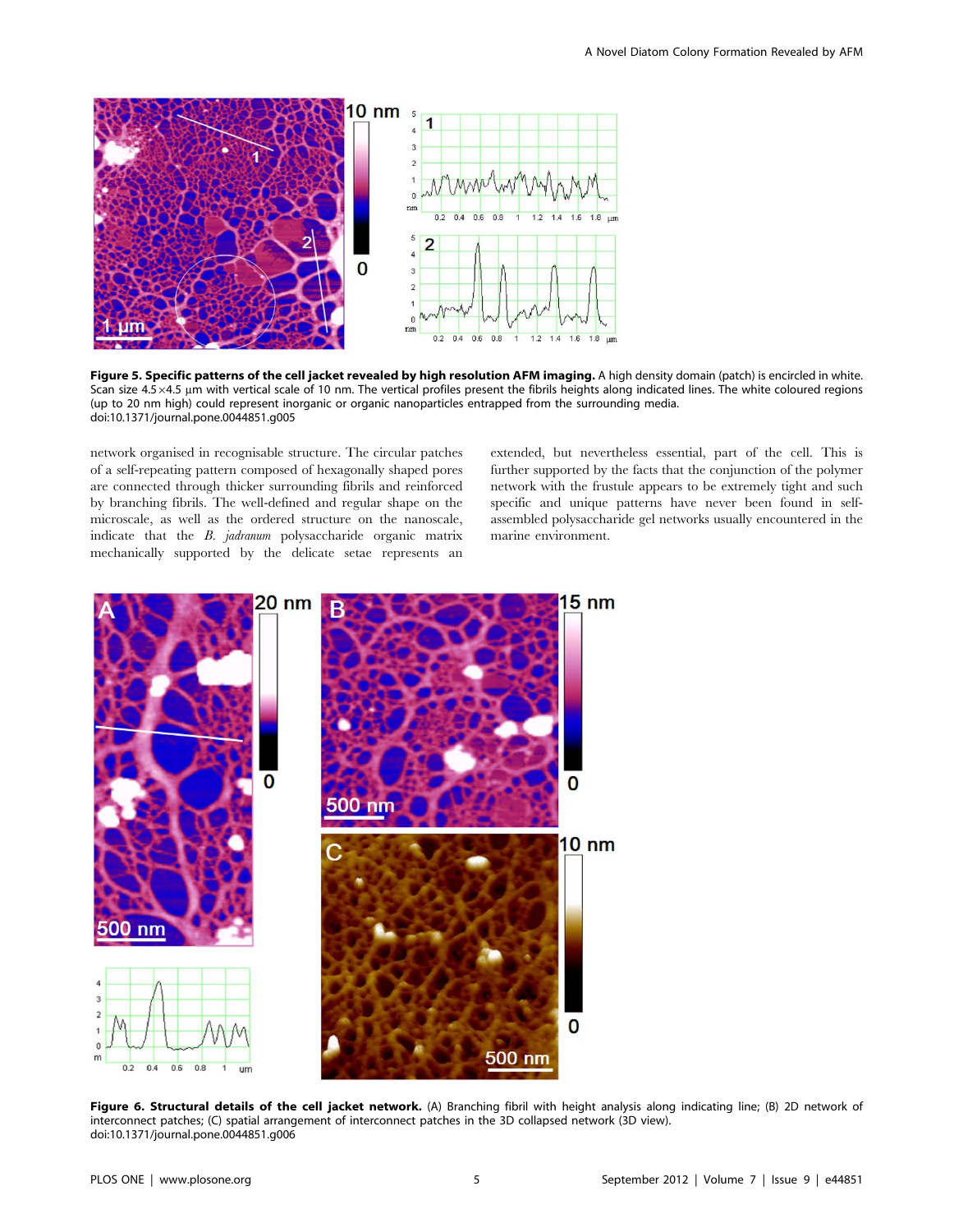Table 1. Cell jacket network: pore openings and corresponding fibril heights analysed over a surface area of  $4\times4 \mu m^2$ .

| Pore forming fibrils  Pore openings<br>height/nm |             | <b>Number of pores</b> |
|--------------------------------------------------|-------------|------------------------|
|                                                  | nm          |                        |
| $0.6 - 1.6$                                      | $8 - 100$   | 900                    |
| $2.0 - 2.8$                                      | $100 - 160$ | 200                    |
| $2.5 - 4.0$                                      | 500-1000    | 10                     |

doi:10.1371/journal.pone.0044851.t001

# Materials and Methods

#### Ethics statement

No specific permits were required for the sampling as the location is not privately-owned or protected in any way, and the field studies did not involve endangered or protected species.

#### Strain isolation and culture maintenance

The material for this study was collected from the Maun Channel (44°28'N, 14°54'E), northeastern Adriatic Sea, Croatia, in October 2010. Observations on Bacteriastrum jadranum were made on the cells from both laboratory cultures and natural samples. Phytoplankton samples were obtained from plankton tows (20  $\mu$ m mesh size), partly preserved through addition of glutaraldehyde (1% final concentration) and partly maintained live until observations in the laboratory. Individual cells or chains were isolated from live net samples in an inverted Zeiss Axiovert 200 light microscope (Carl Zeiss, Oberkochen, Germany) with a micropipette and placed in a 4-well Nunclon Multidish (Nunc A/ S, Roskilde Denmark) with 1 mL f/2 culture media [24] diluted 50% with sterile seawater. All wells were observed after some days to check the growth and conditions of cells, and when the cell density was high enough, the cultures were transferred to 50-mL glass Erlenmeyer conical flasks filled with 30 mL f/2 culture media. The clonal cultures were maintained under cool white (40 W) fluorescent lights (30 µmol m<sup>-2</sup> s<sup>-1</sup>) at room temperature of  $20^{\circ}$ C in a 16 h:8 h light/dark cycle and sub-cultured every week.

#### Light microscopy and staining procedures

Bacteriastrum chain colonies from natural samples were observed in water mounts with Zeiss Axiovert 200 light microscope and images taken using a Zeiss MRc digital camera and processed with AxioVision 4.8.2 digital system (Carl Zeiss, Oberkochen, Germany). Cells from cultures were observed with light microscope Olympus model BX51 equipped with DP70 Digital Camera System and operating with DP Controller and DP Manager software (Olympus Corporation, Tokyo, Japan). Both microscopes were equipped with phase contrast.

Two stains were applied to examine their reactions with the extracellular polymeric substances embedding the cell colonies. Alcian Blue is a cationic dye that stains acid mucopolysaccharides and glycosaminoglycans, and it is commonly used in staining transparent exopolymeric substances in the marine environment [25,26] [25,27]. Amino acid specific dye Coomasie Brilliant Blue  $-250$  was used for detection of proteins [28]. A drop of each dye was added directly to the small amount of sample from both glutaraldehyde fixed net sample and laboratory cultures on the glass slides and microscopically observed.



Figure 7. Comparison of the cell jacket fibrillar network obtained with SEM and AFM. (A) SEM images of the Bacteriastrum cell with surrounding fibrillar network connected to the cell valve and (B) cell jacket network obtained by AFM (3D view). doi:10.1371/journal.pone.0044851.g007

#### Atomic force microscopy

All experiments were performed using drop deposition method modified for marine samples  $[7,23]$ . A 5- $\mu$ L volume of the cell culture was pipetted directly onto freshly cleaved mica. Mica slides were placed in enclosed Petri dish for approximately 30–45 min. Samples were then rinsed three times for 30 s in ultrapure water and placed in enclosed Petri dish to evaporate excess water from the mica. All measurements were performed in air at room temperature and 50–60% relative humidity, which leaves the samples with a small hydration layer, helping to maintain the original structures.

AFM imaging was performed using a Multimode AFM with a Nanoscope IIIa controller (Bruker, Billerica USA) with a vertical engagement (JV) 125-um scanner. Contact mode was used throughout the study. Imaging was performed using standard silicon-nitride tips (NP-20, Bruker, nom. freq. 56 KHz, nom. spring constant of 0.32 N/m) and extra sharpened silicon nitride tips (MSNL, Bruker, tip radius nom. 2 nm, nom. freq. 4–10 KHz, nom. spring constant of 0.01 N/m) for high-resolution imaging. The force was kept at the lowest possible value to minimise the forces of interaction between the tip and the surface. Continuous scans were performed over the same region (10 times, slow scan: 1 Hz, 512 samples), and the structures were not altered. The linear scanning rate was optimised between 1.5 and 2 Hz with scan resolution of 512 samples per line. Processing and analysis of images was carried out using NanoScope<sup>TM</sup> software (Digital Instruments, version V614r1). All images presented are raw data except for the first order two-dimensional flattening. Analysis of pore size was performed by automatic pore detection and pore surface measurements using Image J software.

# Scanning electron microscopy

To remove organic matter, samples from cultures of Bacteriastrum furcatum and B. jadranum were prepared using Simonsen's method ( $KMnO<sub>4</sub>$  and HCl) for cleaning diatom frustules [29]. The cleaned material was filtered on a 3-um Nucleopore polycarbonate filter. The glutaraldehyde fixed net sample containing the chain colonies of B. jadranum was directly filtered on the polycarbonate filter and rinsed with distilled water. The sample was dehydrated in a series of ethanol solutions (25, 35, 50, 75, 80, 90%) prepared with distilled water and absolute ethanol, finishing with three rinses of 100% ethanol. For the drying method, the hexamethyldisilazane (HMDS) treatment was used [30]. The sample was rinsed in a series of 100% ethanol: HMDS solutions (3:1, 1:1, 1:3), finishing with three changes of 100% HMDS. The sample was treated for a minimum of 5 min at each step, allowing the last HMDS rinse to evaporate slowly at room temperature. Both prepared filters, with cleaned and non-cleaned samples, were mounted on stubs, sputter coated with gold and examined using a